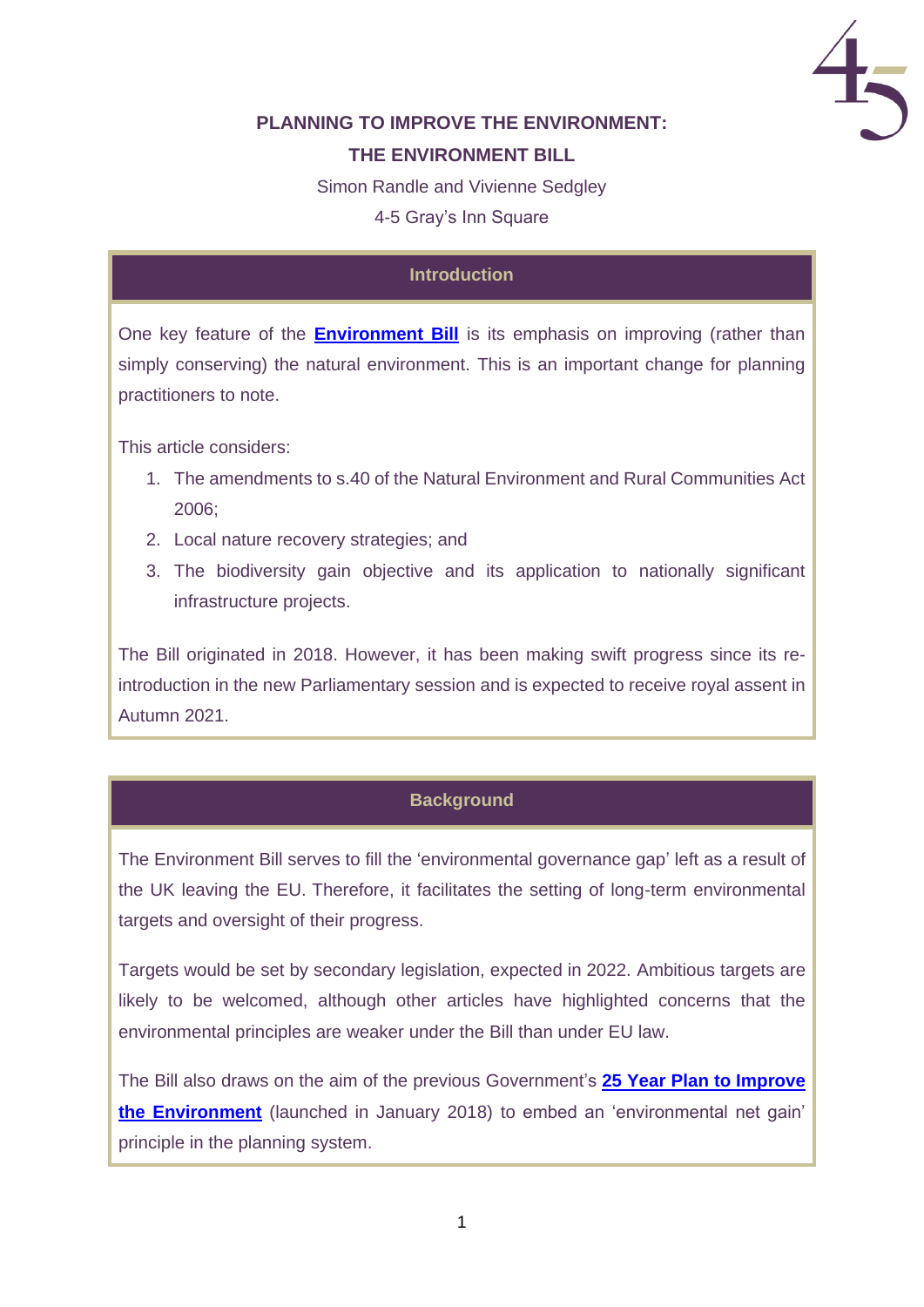

#### **s.40 of the Natural Environment and Rural Communities Act 2006**

Part 6 of the Bill proposes to amend the existing statutory duty of LPAs to 'have regard' to the purpose of conserving biodiversity under s.40 of the 2006 Act.

The new wording would be strengthened. Amongst other things, an LPA would be required to:

- Consider what action it can take to further the 'general biodiversity objective', i.e. the conservation *and enhancement* of biodiversity in England.
- In doing so, consider any relevant *local nature recovery strategy*.
- Determine such policies and specific objectives as it considers appropriate for taking action to further the general biodiversity objective.
- *Take such action as it considers appropriate*, in light of those policies and objectives, to further that objective.

A new s.40A of the 2006 Act would also require relevant authorities to produce biodiversity reports summarising the action taken.

#### **Local nature recovery strategies**

Part 6 of the Bill proposes to require each responsible authority (in most cases the local authority) to prepare a local nature recovery strategy (LNRS).

The LNRS must include a description of opportunities, priorities and proposals for recovering or enhancing biodiversity.

Further details about the procedure to be followed may be provided for in regulations.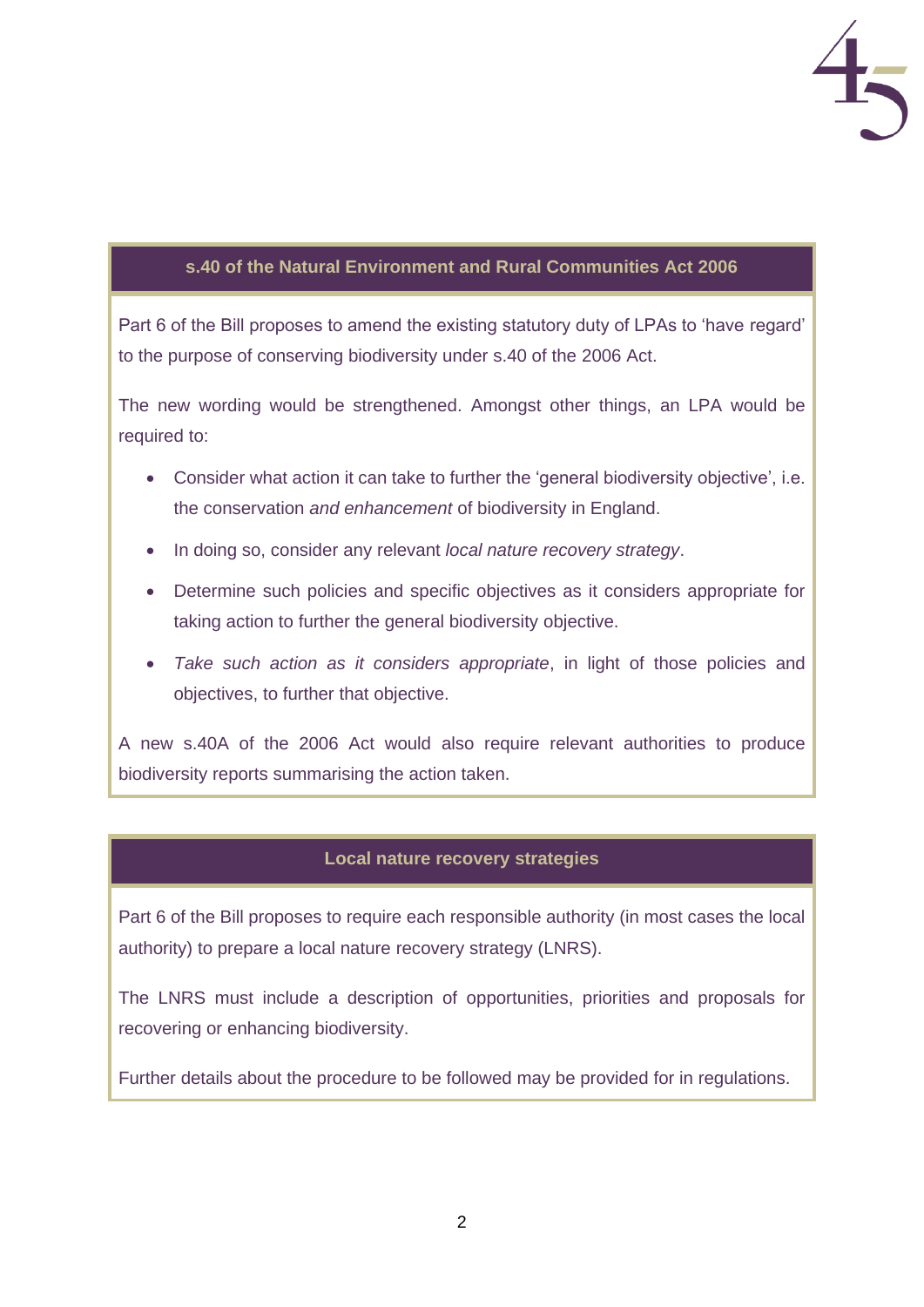

#### **Biodiversity gain objective**

Part 6 of the Bill proposes to insert a new section 90A and schedule 7A into the Town and Country Planning Act 1990, making most grants of planning permission in England subject to a condition to secure that the biodiversity gain objective is met.

This would apply to most developments under the 1990 Act. There are currently exceptions for development orders, urgent Crown developments and other developments to be specified by the Secretary of State. However, the Government has **[published](https://bills.parliament.uk/publications/41943/documents/423)** an amendment that would extend the biodiversity gain objective to development consent orders for nationally significant infrastructure projects.

The biodiversity gain objective would be met where there is at least a 10% increase in biodiversity after development. The Secretary of State would set the metric for measuring biodiversity values and so there is flexibility, allowing it to be revised from time to time. The existing Defra biodiversity metric is published **[here](http://publications.naturalengland.org.uk/publication/6020204538888192)**.

LPAs would be required to summarise the action they have taken under schedule 7A and make plans for the next 5 years in their biodiversity reports produced pursuant to s.40A of the 2006 Act.

## **Comment**

These provisions seek to put spatial planning for nature on a statutory footing and so reflect the ever-growing emphasis on the environment. They would considerably strengthen the existing duty of LPAs under the 2006 Act and give added statutory status to existing policy provisions, such as:

- The NPPF (  $\Pi$  70(d)) statement that planning policies and decisions should provide net gains for biodiversity; and
- The London Plan policy G6 statement that development proposals should aim to secure net biodiversity gain.

For local authorities, the LNRS is likely to become an important document, informing the consideration of planning applications under the 1990 Act and beyond. For example, it